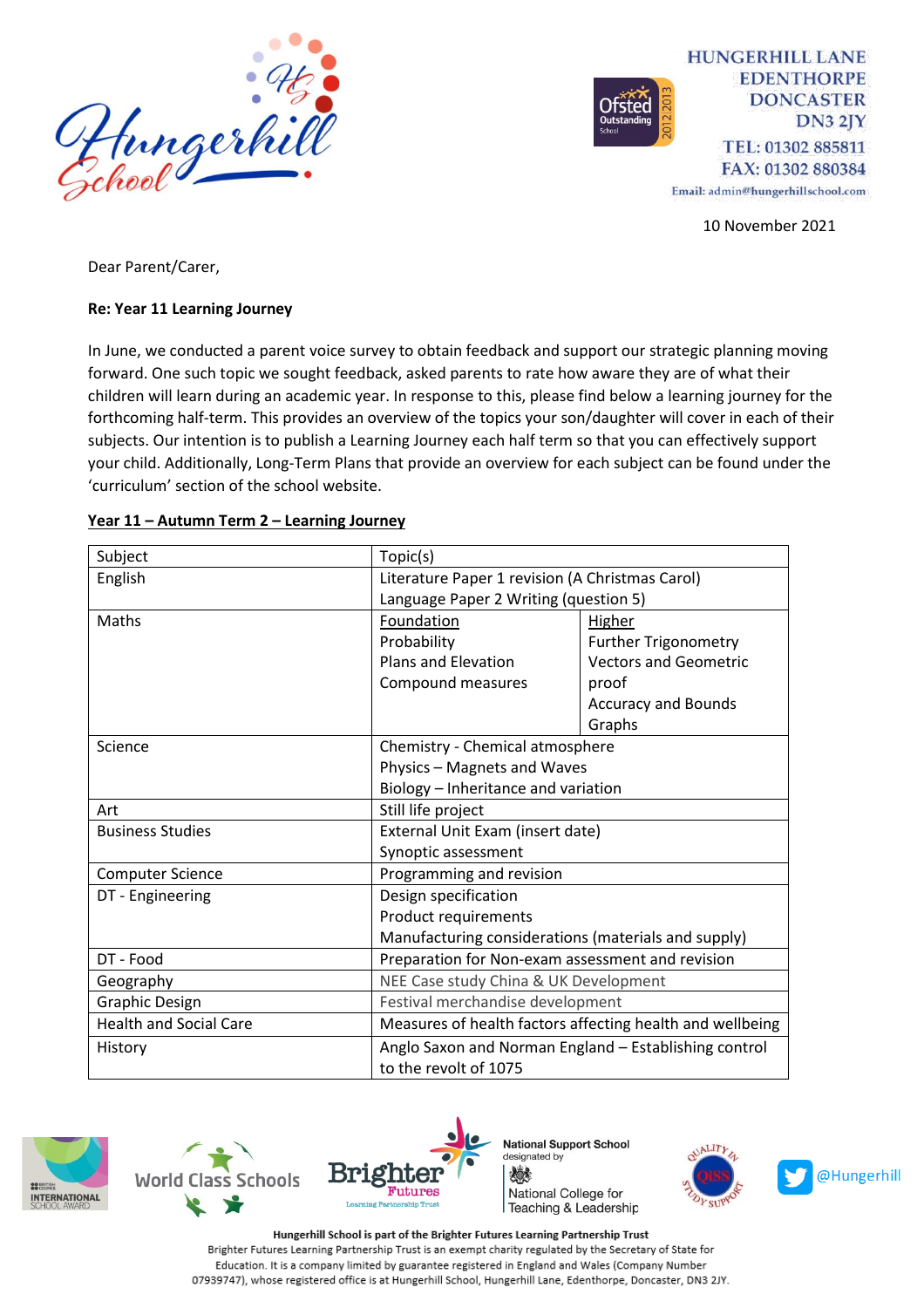| <b>IMedia</b>                      | LO2 - target audiences, work plans, hardware and<br>software, file formats, health and safety and legislation |  |
|------------------------------------|---------------------------------------------------------------------------------------------------------------|--|
| Modern Foreign Languages - French  | Work and jobs                                                                                                 |  |
| Modern Foreign Languages - Spanish | School                                                                                                        |  |
|                                    | Work                                                                                                          |  |
| Music                              | Music - external assessment prep-work                                                                         |  |
| <b>Core Physical Education</b>     | Invasion games                                                                                                |  |
|                                    | Net Wall games                                                                                                |  |
| <b>GCSE Physical Education</b>     | Commercialisation in Sport                                                                                    |  |
| <b>PHSE</b>                        | Careers: CVs, covering letters and interview preparation                                                      |  |
| Psychology                         | Psychological problems                                                                                        |  |
|                                    | <b>Criminal Behaviour</b>                                                                                     |  |
| <b>OCR Sports Science</b>          | Sports injuries                                                                                               |  |

Students will also continue to have a lesson each week exploring topical issues through Ethics and Philosophy lessons.

# **Home Learning**

Our home learning policy is built around the importance of retrieval to embed the knowledge and skills students learn in lessons. Home learning will be set by teachers every 2-5 lessons and all home learning tasks will be set through 'Assignments' on Microsoft Teams. Most home learning tasks will be retrieval tasks on Microsoft Forms, for example a multiple-choice quiz or an exam question. Students are expected to record brief details of the task in their planner, along with the completion deadline We ask for the support of parents/carers in checking your child's planner and assignments on Teams to encourage them to keep on top of the home learning tasks they have been set. Microsoft Teams can be accessed on any device (such as a mobile phone, gaming console, PC laptop, tablet etc), however if students do not have access to an electronic device on which to complete the home learning tasks, home learning support sessions will run daily from 3.10-3.40pm in IT4.

### **Assessment Reporting and Recording**

You will be aware that we use three different forms of assessment at Hungerhill to assess understanding and inform planning. Low Stakes assessments involve the home learning quizzes mentioned above in addition to quick, informal assessments that take place each lesson – for example the questioning posed in lessons by the teacher and every lesson starting with a 'Do Now' activity that focuses on the understanding of previous learning. Medium Stakes assessments are undertaken at the end of each topic/unit of work and are used to assess students understanding of the knowledge from that period of learning and the skills they have developed. Your child may refer to these as Check 20s, Progress Checks or STARs assessments. Finally, High Stakes assessments are those assessments carried out at set points throughout the year to assess all learning undertaken to that point and to provide a **current working level** for all students. These are reported home along with updated information regarding students' Attitude to Learning, home learning, attendance and conduct information such as the number of achievement and behaviour points received throughout the academic year.

Please note the forthcoming **important dates** for Year 11 students:

• 17.11.21: Subject Teacher Parents Evening; ATOL and subject grades report home







Hungerhill School is part of the Brighter Futures Learning Partnership Trust Brighter Futures Learning Partnership Trust is an exempt charity regulated by the Secretary of State for Education. It is a company limited by guarantee registered in England and Wales (Company Number 07939747), whose registered office is at Hungerhill School, Hungerhill Lane, Edenthorpe, Doncaster, DN3 2JY.